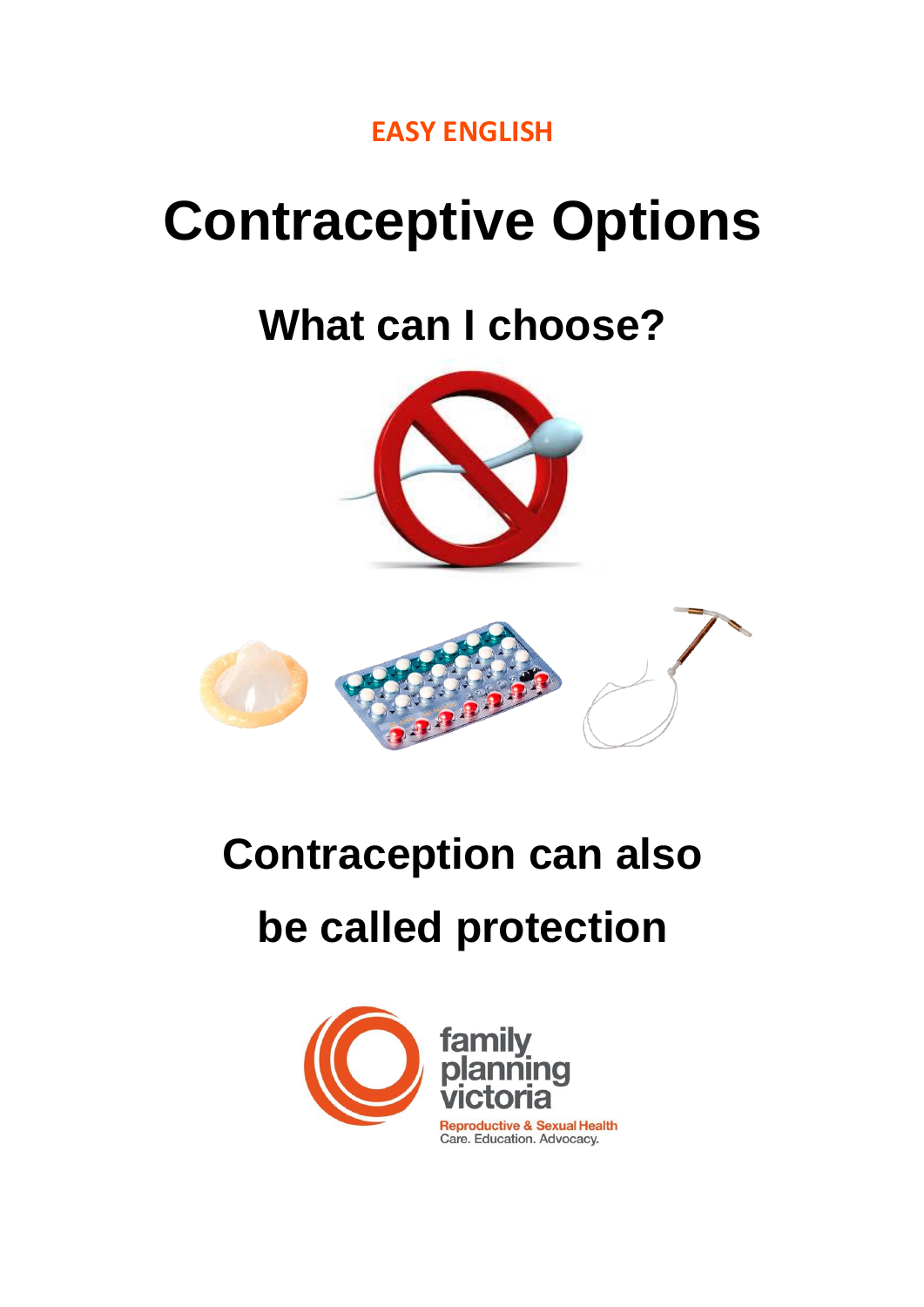

### **New words**



There may be words in this factsheet

- that are new to you
- you may **not** know what they mean **or**
- you may be unsure what they mean.

We will make them **blue** the first time we use them.



Read about them in the Family Planning Victoria fact sheet

**New Words to Know.**

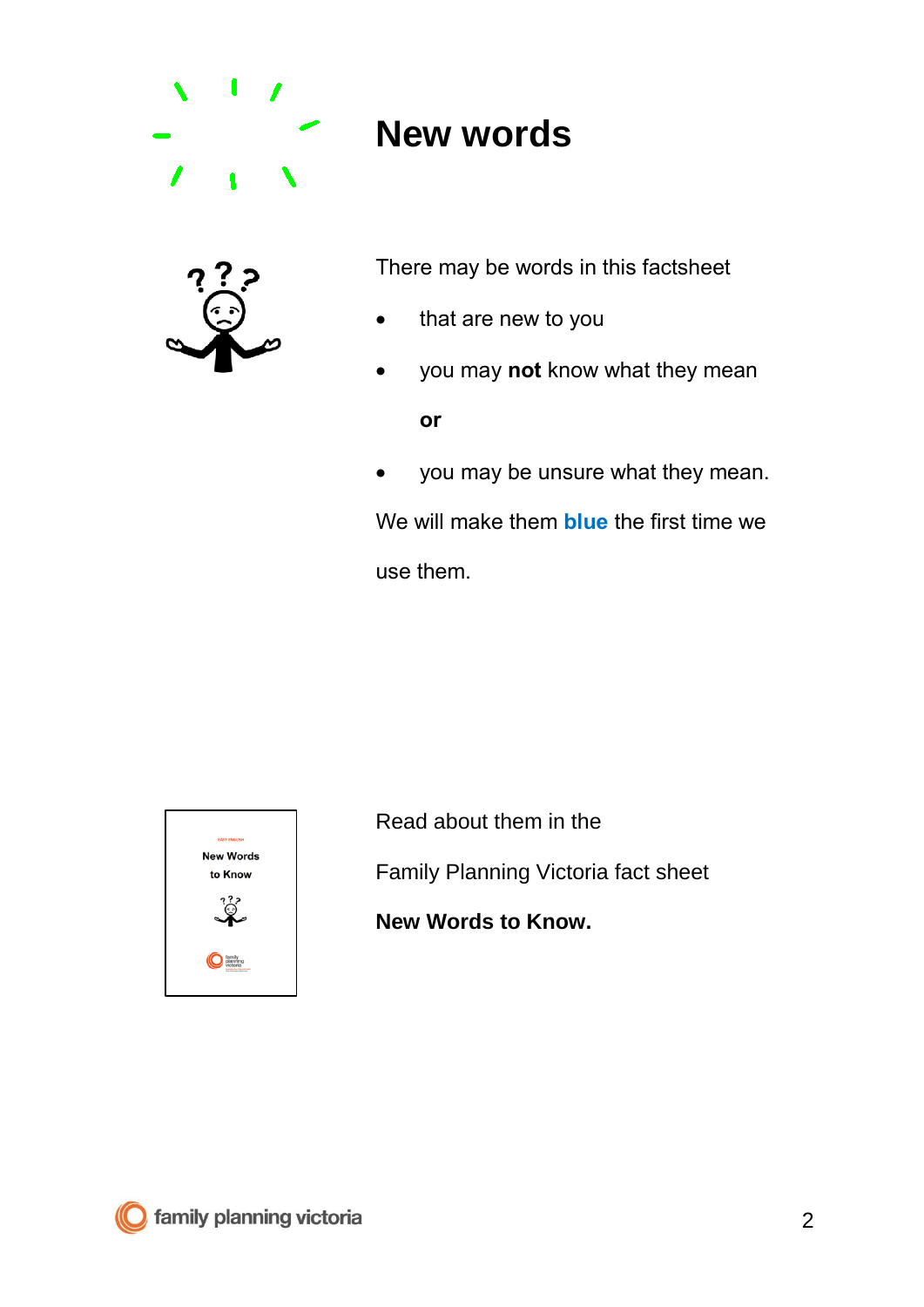

There are lots of different types of **contraception**.



It is important to choose the one

that is right for you.



Talk to your doctor or nurse. They can help you find the right one for you.



Read the Family Planning Victoria Fact

Sheet **Contraception.** 

It will tell you **why** contraception is important.

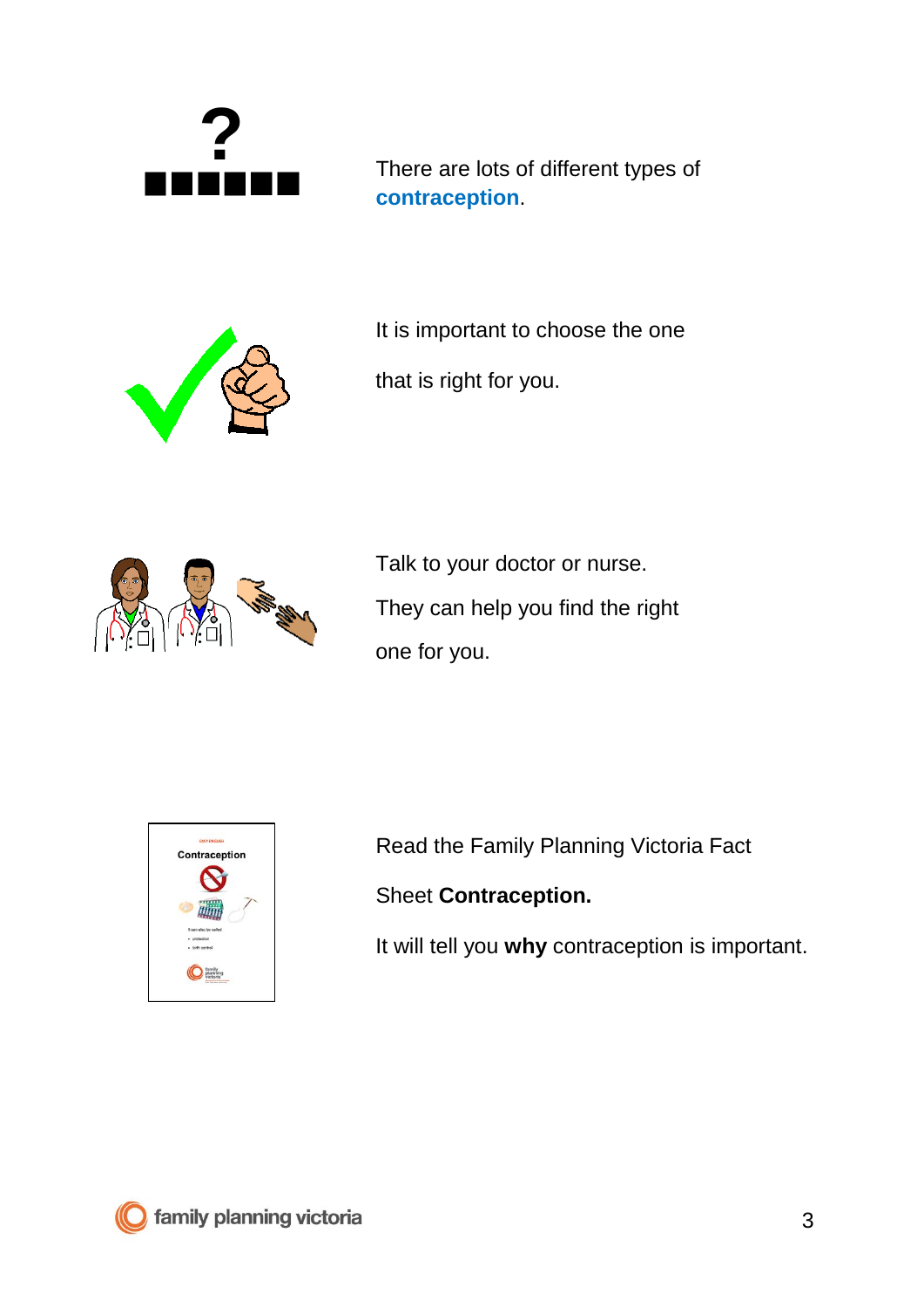



## **Fit and forget**

These last for a long time.

A woman has something put into her body.

The doctor does this.

Each type of lasts a different amount of time.



You can have a rod put in your arm.

This is called Implanon.

It lasts for 3 years

#### **or**

• a special device in the **uterus**.

This is called an IUD.

This means Intrauterine Device.

**X 5 It lasts for 5 years**  $\begin{tabular}{cccccc} \multicolumn{1}{c}{\multicolumn{1}{c}{\multicolumn{1}{c}{\multicolumn{1}{c}{\multicolumn{1}{c}{\multicolumn{1}{c}{\multicolumn{1}{c}{\multicolumn{1}{c}{\multicolumn{1}{c}{\multicolumn{1}{c}{\multicolumn{1}{c}{\multicolumn{1}{c}{\multicolumn{1}{c}{\text{}}}}}}}}}} \quad \multicolumn{1}{c}{\hspace{-1.2cm} \multicolumn{1}{c}{\hspace{-1.2cm} \multicolumn{1}{c}{\hspace{-1.2cm} \multicolumn{1}{c}{\hspace{-1.2cm} \multicolumn{1}{c}{\hspace$ 

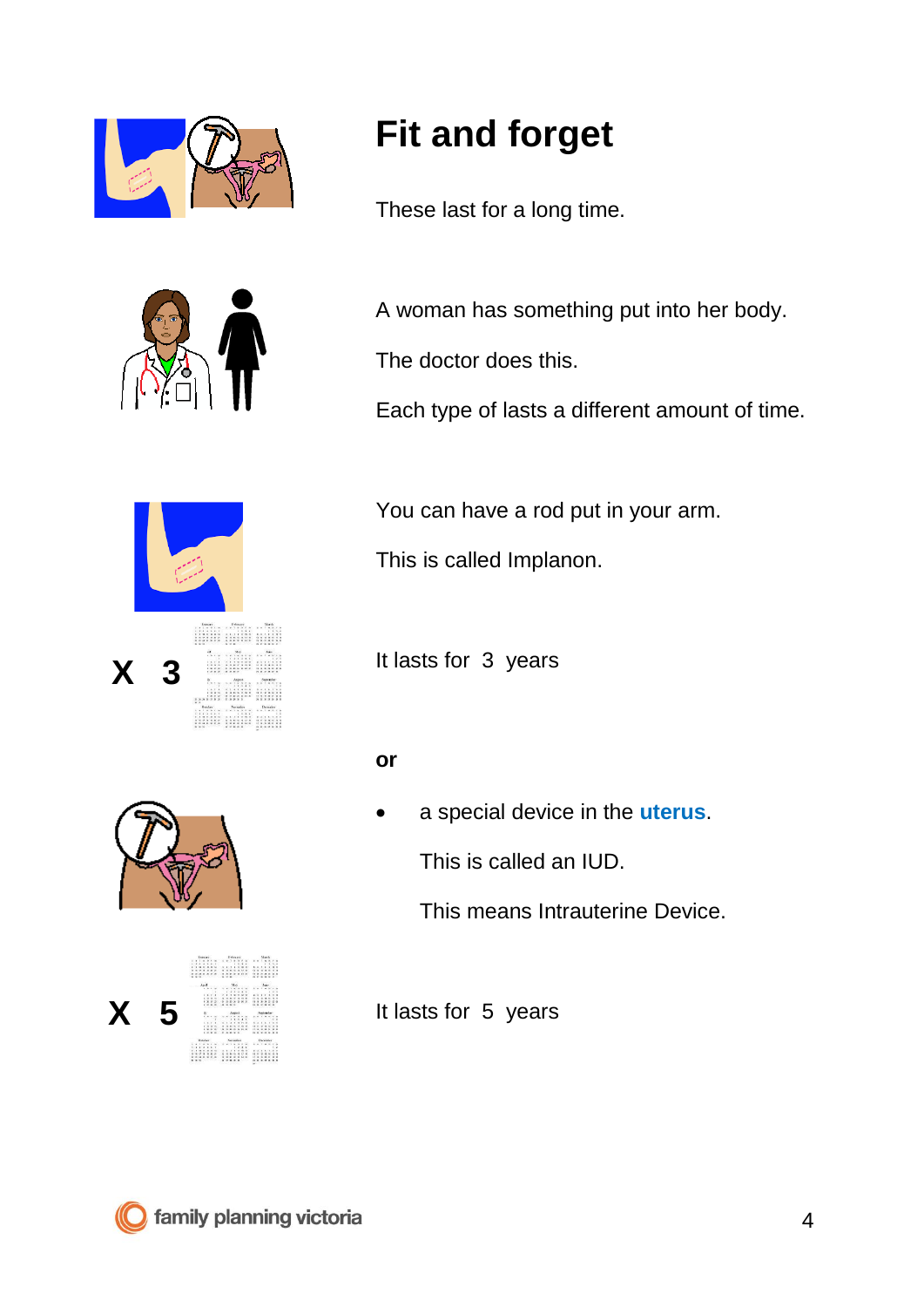

**or**

• an injection in your arm. This is called a Depo.

Some people call it a Contraceptive

Injection.

It lasts for 3 months.



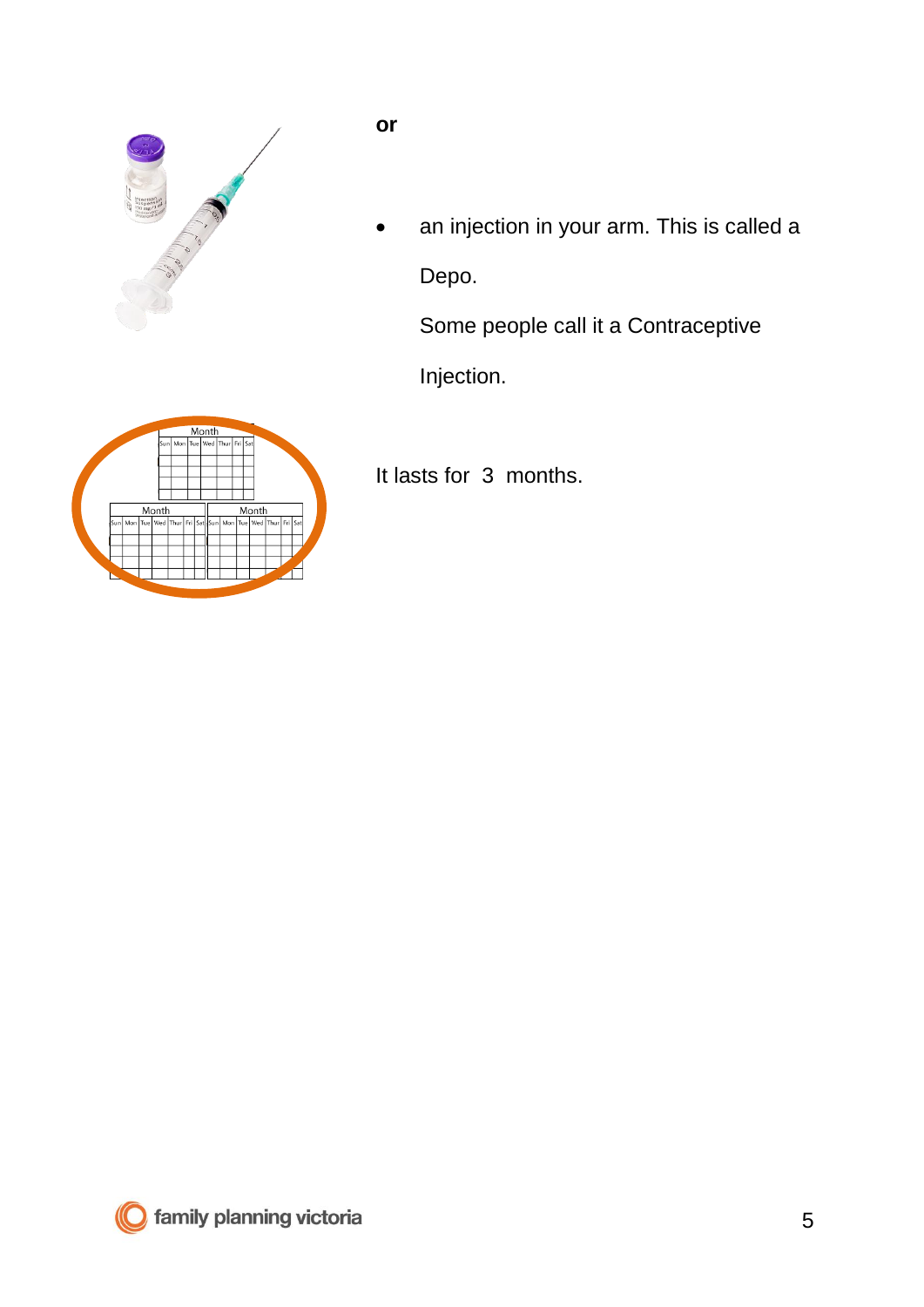

# **The pill**

You put the pill in your mouth.

You swallow the pill.



You take a pill every day.

You take it at the **same** time every day.

There are lots of different types of pills. Talk to your doctor or nurse about the best one for you.

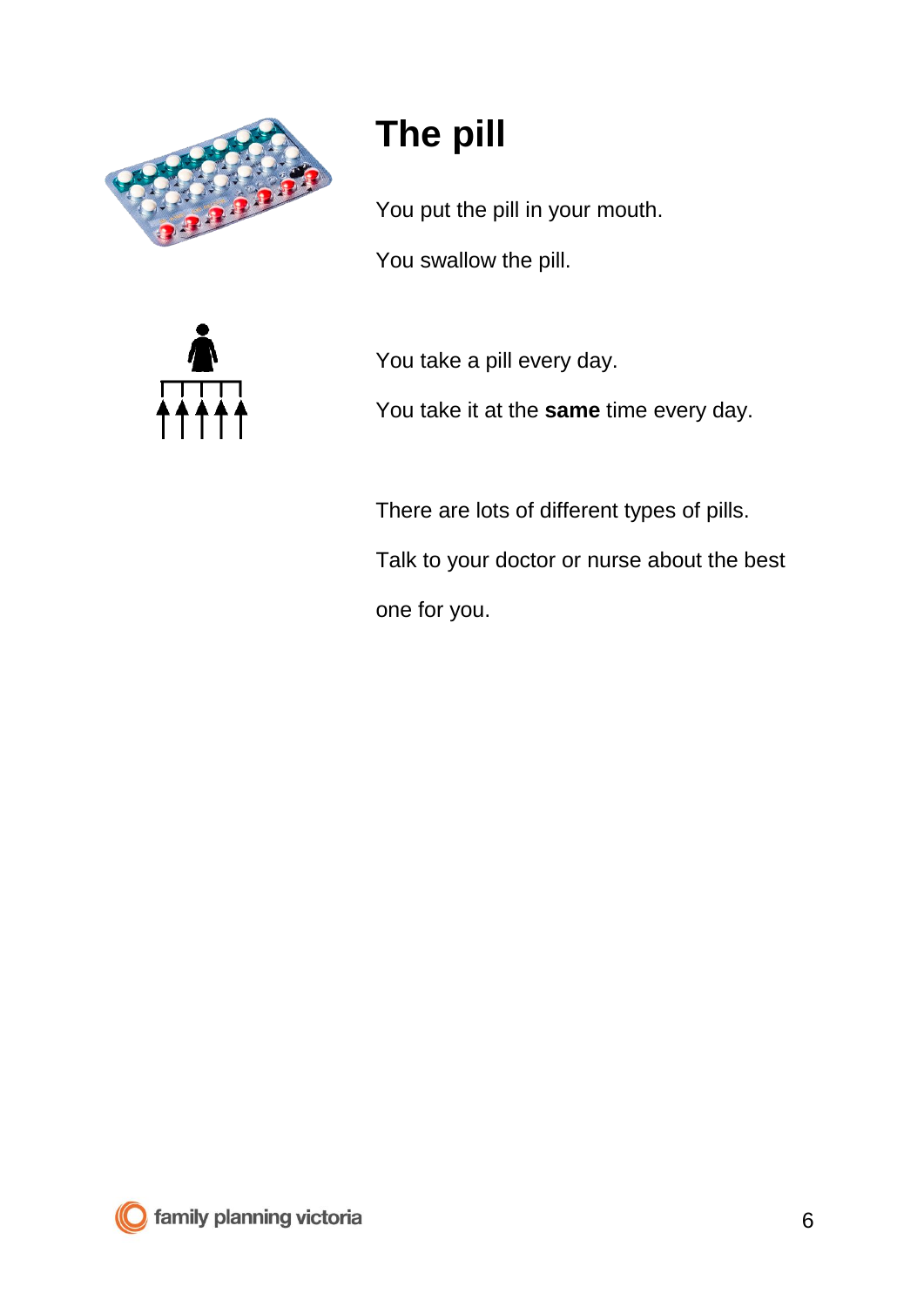

# **The Vaginal Ring**

This is a soft plastic ring.

It has been made with **hormones**.

You put the ring in your **vagina**.

The ring will be in a packet.

There are steps to follow.

It helps you put in the ring in the right way.



The ring stays inside you for 3 weeks.

| Month |                                          |  |  |  |  |  |
|-------|------------------------------------------|--|--|--|--|--|
|       | Sun   Mon   Tue   Wed   Thur   Fri   Sat |  |  |  |  |  |
|       |                                          |  |  |  |  |  |
|       |                                          |  |  |  |  |  |
|       |                                          |  |  |  |  |  |
|       |                                          |  |  |  |  |  |

You take it out for 1 week.

This is when you have your period.

After your period you put in a **new** ring.

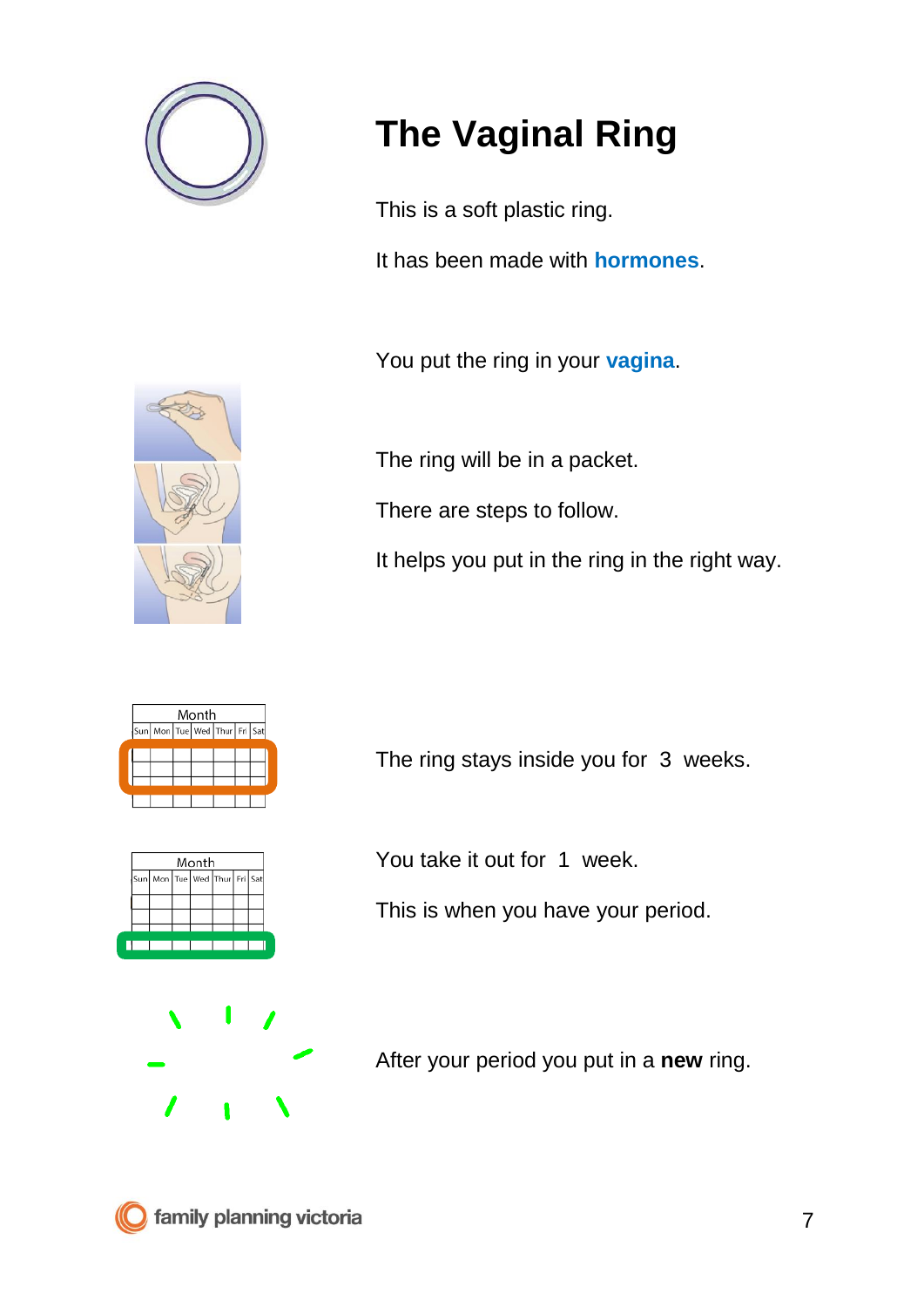

## **Barrier method**

This puts something between

• the **sperm**

**and** 

• an **egg**. This is also called an **ovum**.

It stops the egg and sperm meeting.



Like a condom. There are

• **penis** condoms

#### **and**

vagina condoms.





When the penis is stiff it is called an erection.

You put a penis condom over the erection.

**or**



You put a vagina condom in the vagina.

It is called a femidom.



family planning victoria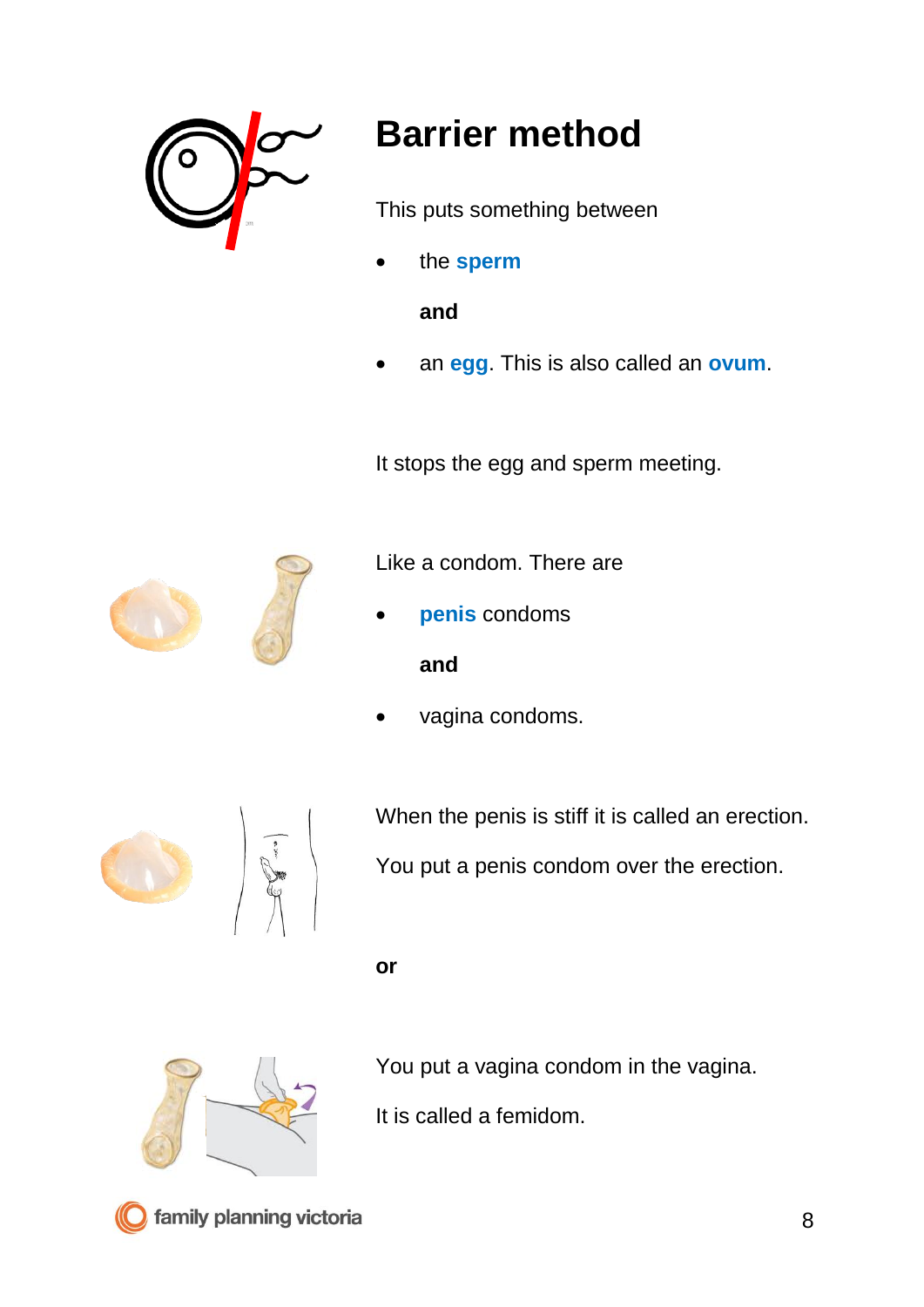

You put a diaphragm in the vagina. This diaphragm is also called a Caya®.



It will look like this.

**or**



It must be put in before you have sex. It can go in up to 6 hours before you have sex.



The diaphragm must stay in after you have sex.

You must wait about 6 hours before you take it out.



Talk to your doctor about your diaphragm. The doctor can make sure it covers your

**cervix**.



family planning victoria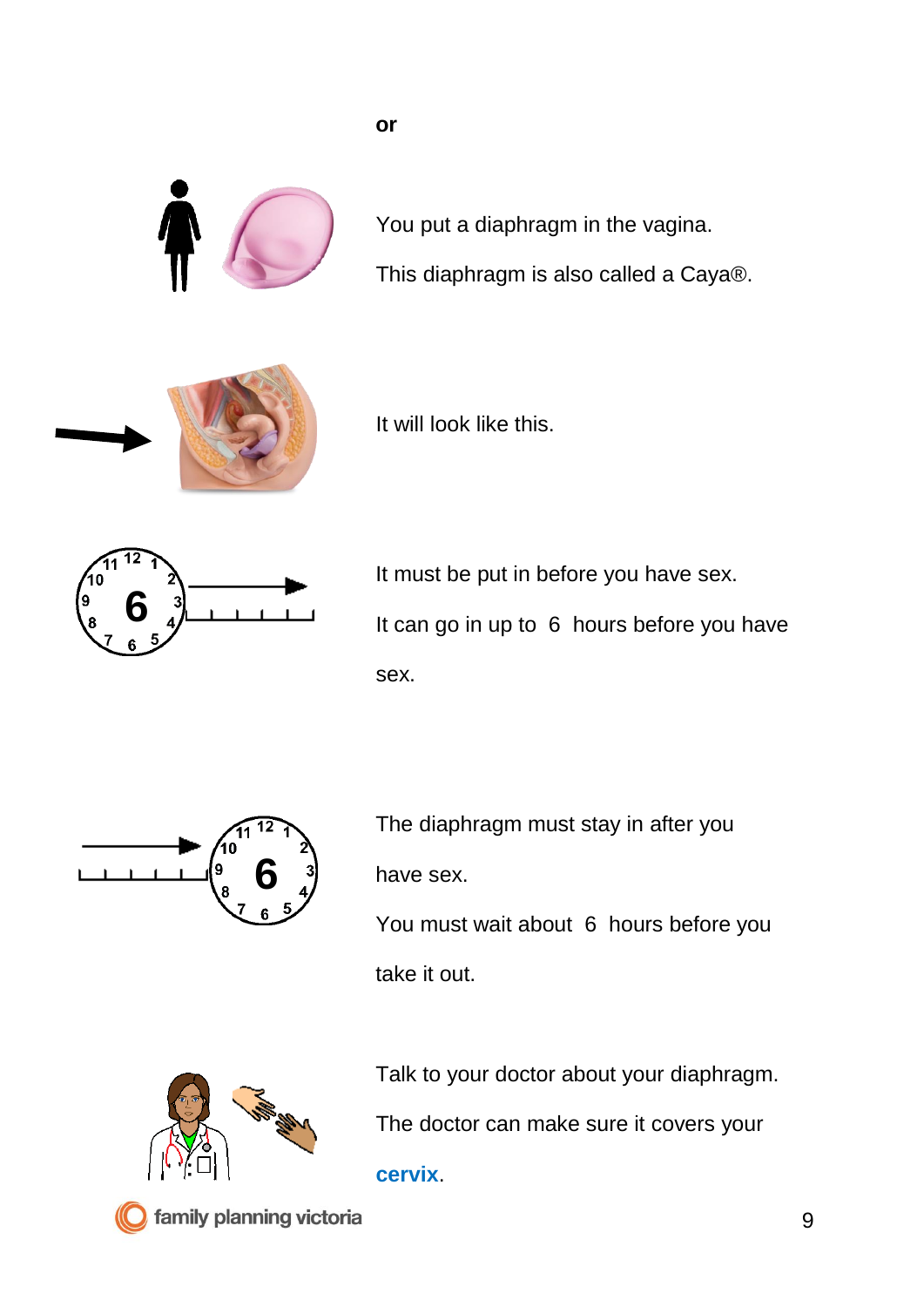



## **Emergency contraception**

There are 2 types

a pill

**or**

• a copper IUD.



You use 1 in an emergency. Emergency means to do it right away.

Some types of emergency may be

the condom breaks or has a hole in it



you forgot to use a condom



you forgot to take your pill.

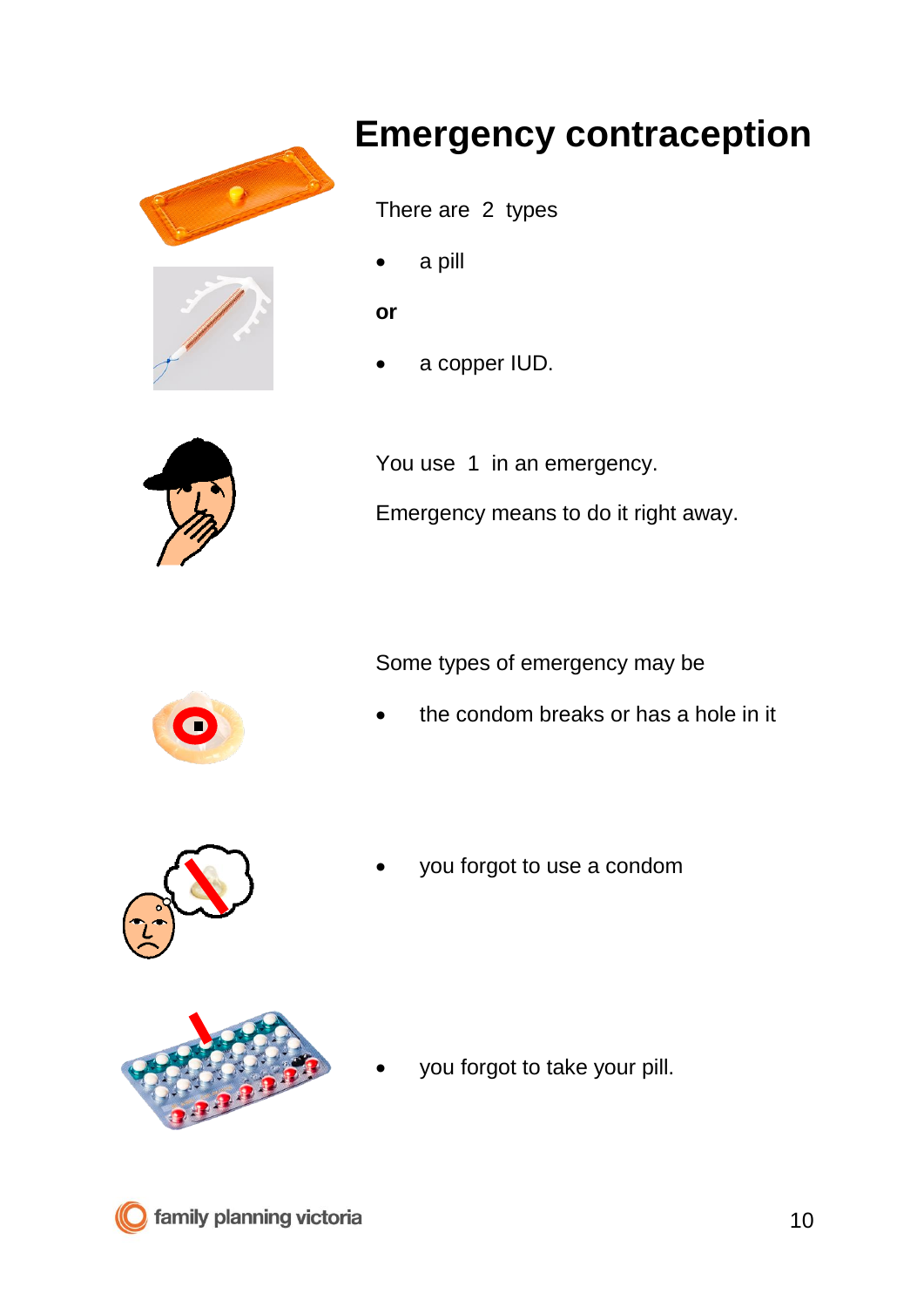

### **Sterilisation**

You have your tubes cut.



You have an operation.

This is also called surgery.

It can **not** be changed back.



#### **For a male**

The tube carries sperm.

The operation cuts this tube.

Now the sperm can **not** come out.

It is called a **vasectomy**.



#### **For a female**

The tubes carry eggs.

The operation cuts the tubes.

Now the eggs can **not** come down the tubes.

It is called a **tubal ligation**.

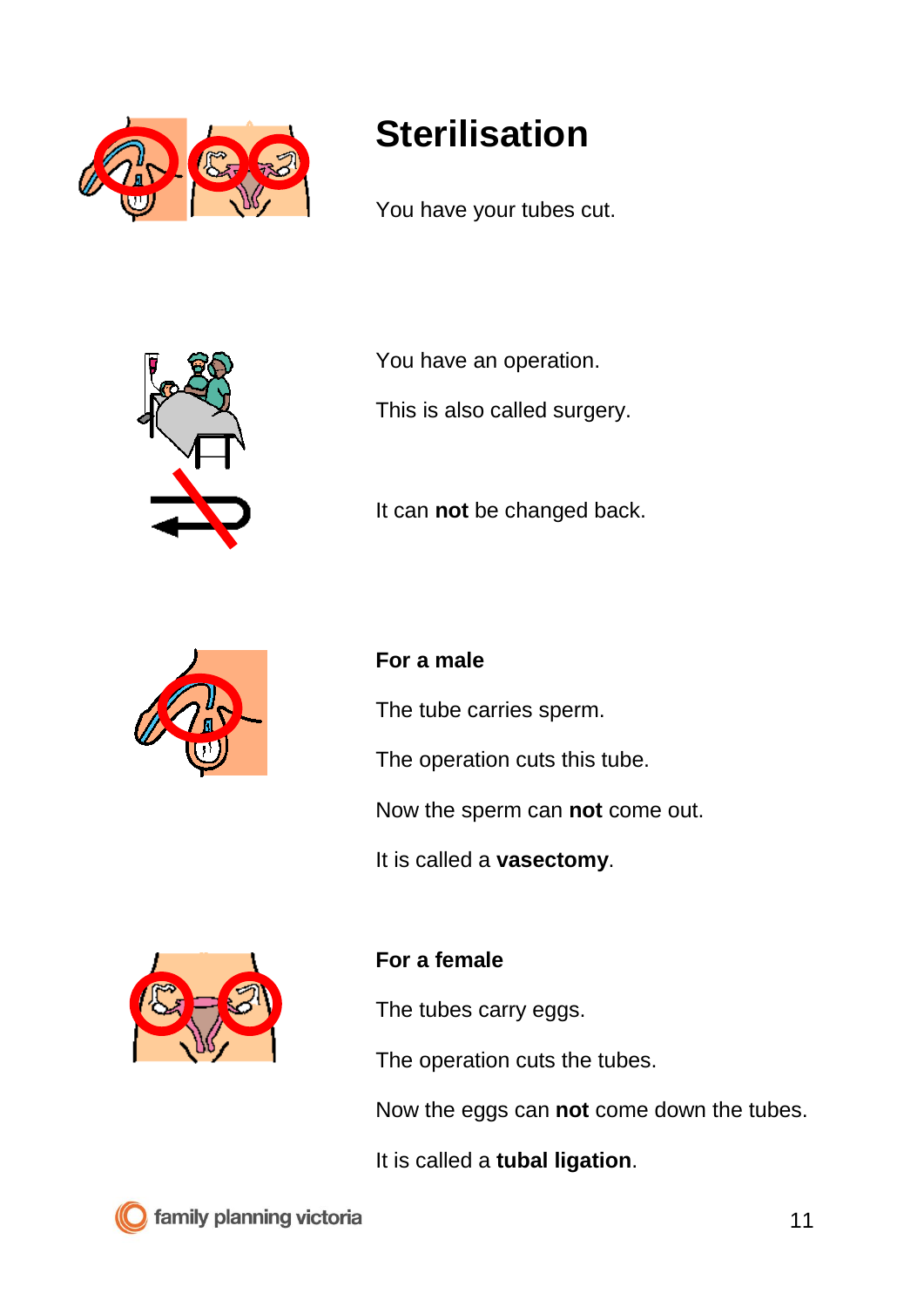# **Where to get contraception**



To get the

- **implant**
- IUD



- Depo injection
- Pill



- ring
- Emergency Contraception Copper IUD



you need to get a script from your doctor.

You take the script to the chemist.

It will cost you money.

Some need to be put in your body by a doctor.

The doctor will tell you if you have to come back.



family planning victoria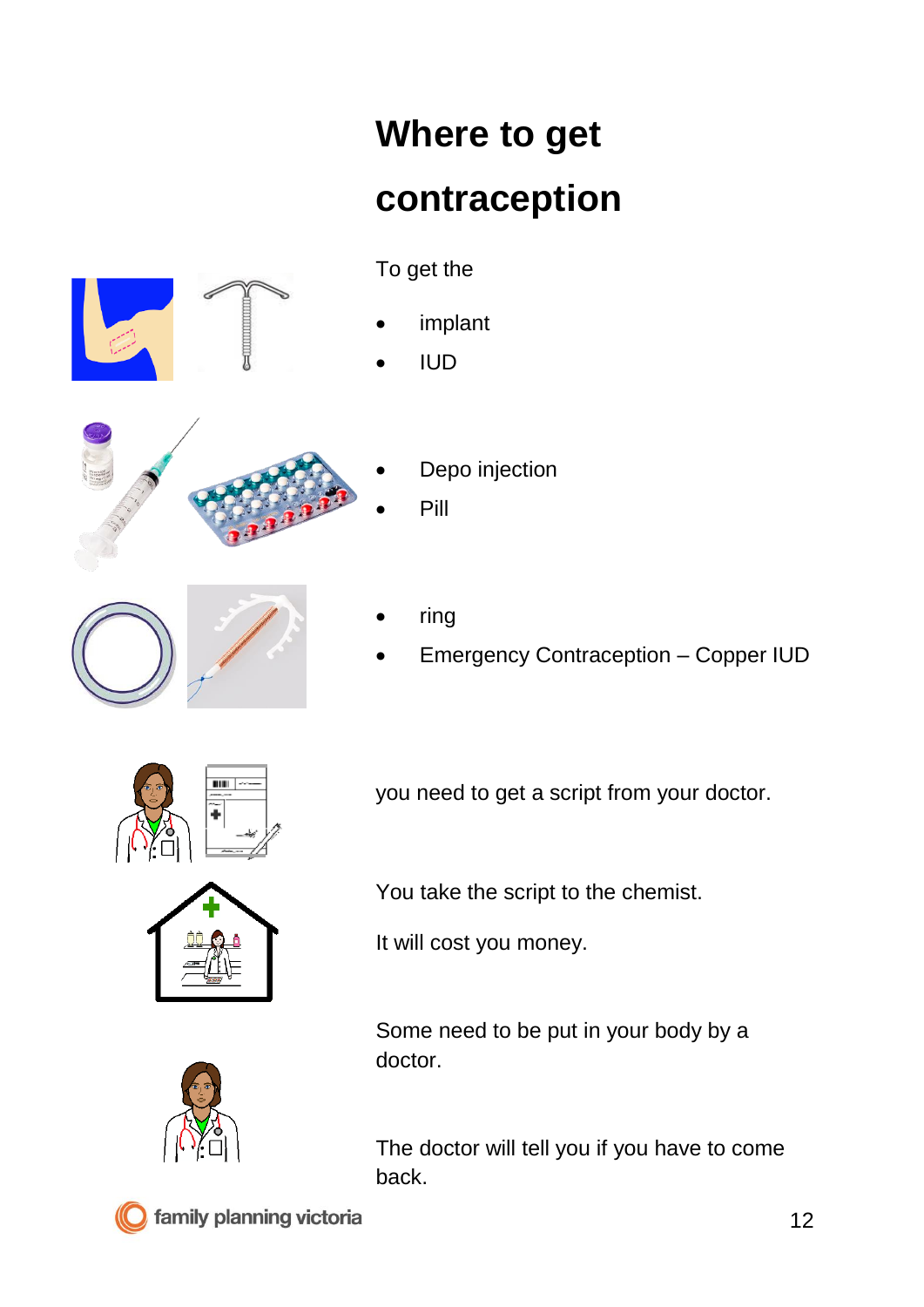

You can get

- diaphragm
- Emergency Contraception Pill

at the chemist.

It will cost you money.





You can get penis condoms from

- chemist
- supermarket
- petrol stations
- some public toilets

They will cost you money.

You can get vagina condoms

- at some chemists
- through Family Planning Victoria

They will cost you money.



For sterilisation you need to see a doctor.



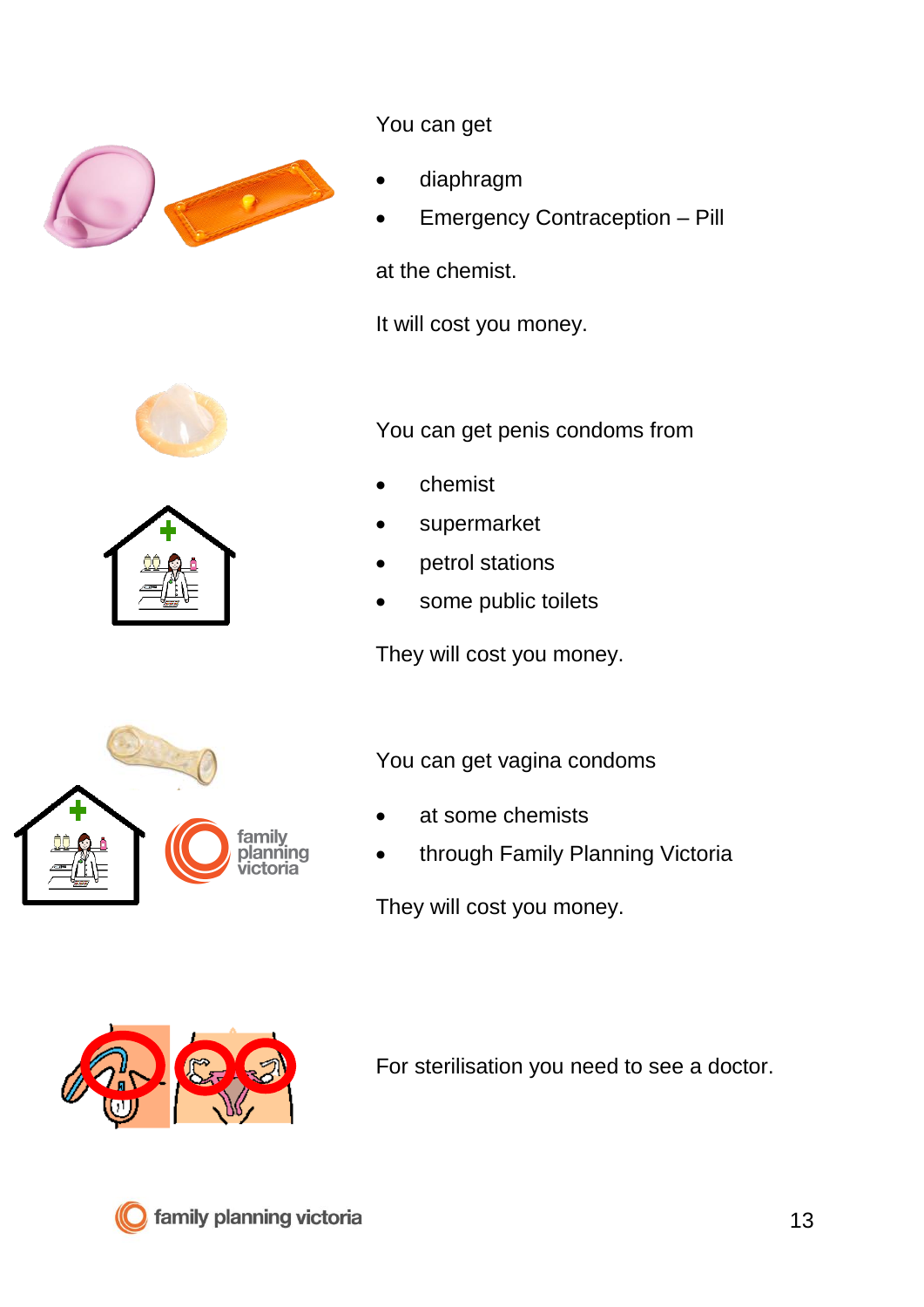

## **Any Questions?**



Talk to your doctor.



Talk to your chemist.



Contact Family Planning Victoria.



- 03 9257 0100
- Freecall 1800 013 952



• clinic@fpv.org.au